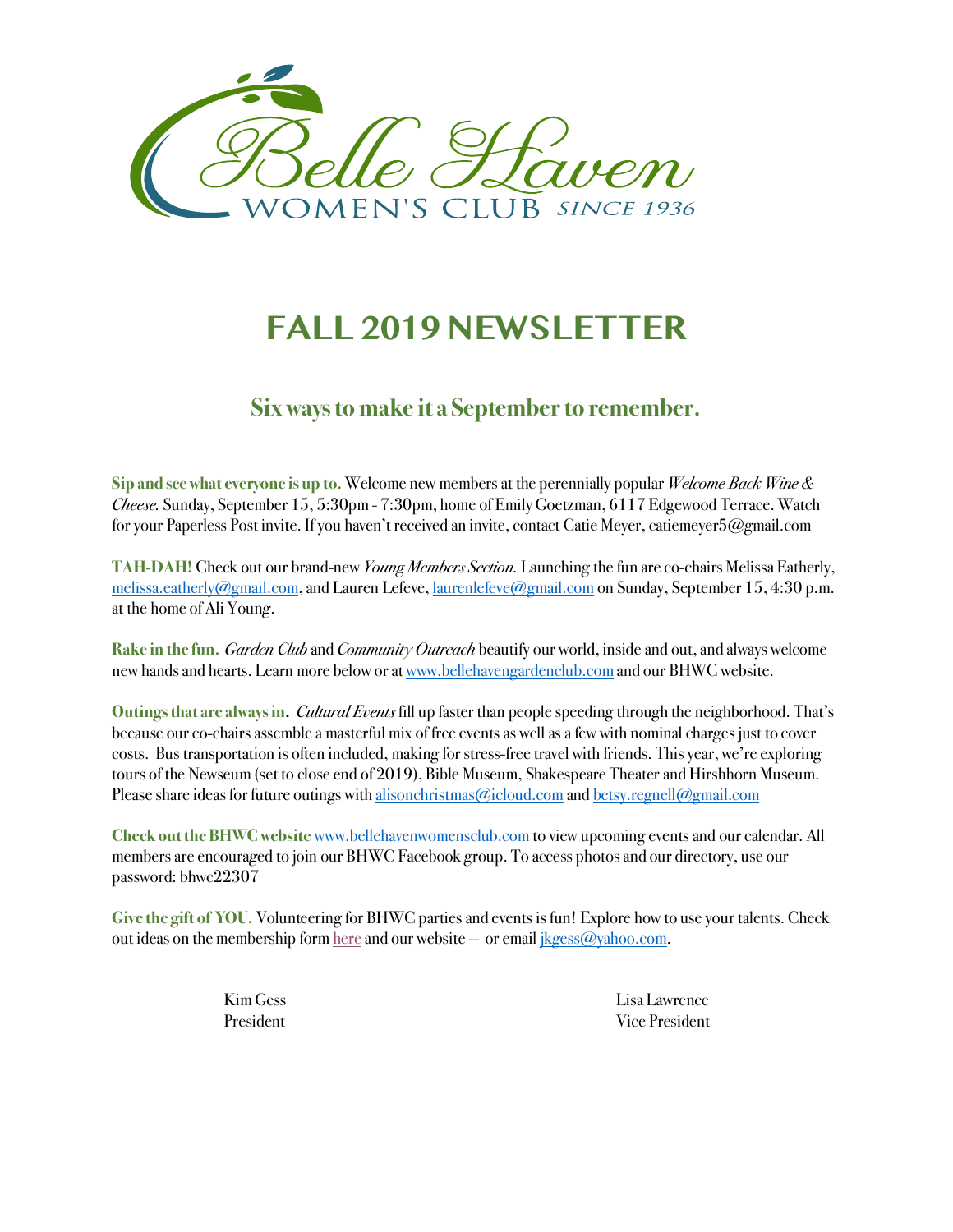## **Belle Haven Women's Club 2019-2020 Board Officers**

- President Kim Gess Vice-President Lisa Lawrence Treasurer Mariah McGuinness Communications Secretary Mari Lou Livingood Recording Secretary **Example 2018** Erin Barry President Emeritus Patti Dyson
	-

#### **Section Chairs**

Garden Club President Eleni Silverman Garden Club Vice-President Janet Forsgren

Community Outreach Margie Griffith & Peggy Baucom Cultural Events Alison Christmas & Betsy Regnell Young Members Melissa Earthely & Lauren Lefeve

#### **Committee Chairs**

BHCA Liaison Vicki Coward Finance Laura Simmons Historian & Archivist Betty Demarest Parliamentarian Lura Nell Mitchell Photographer Susan Hunt Publicity **Kim Gallagher** Web Administrator Eleni Silverman

Membership Vicki Coward and Bethann Horey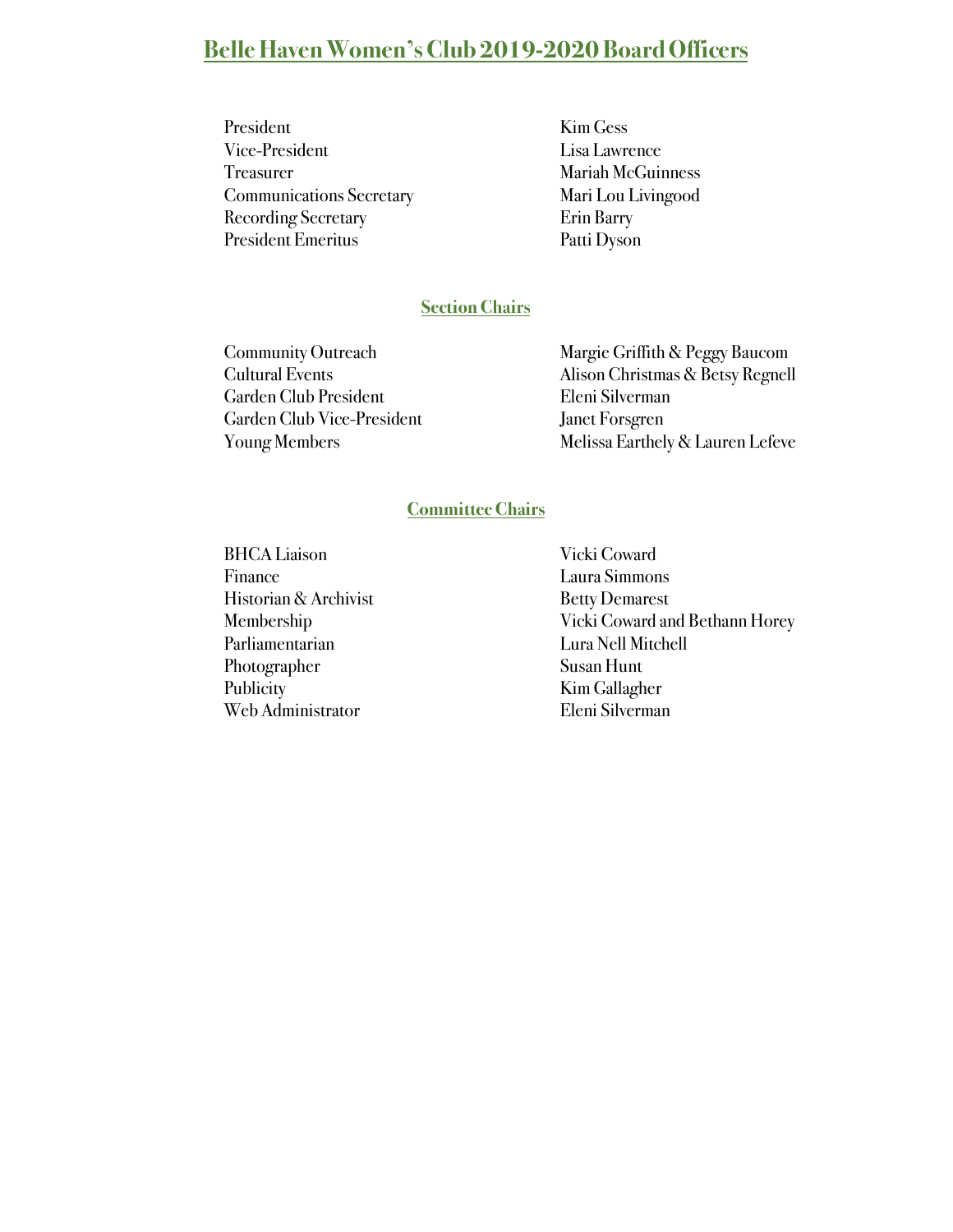#### **Welcome our New BHWC Members**

Jane Brewster 2221 Windsor Rd. Debbie Mayberry 6100 Vernon Terr.

Megann Clarke 6209 Arkendale Rd.

Karla Crockett 6035 Grove Dr.

Meghan Gallagher 6036 Fort Hunt Rd.

Debra Gillum 6208 Arkendale Rd.

Andrea Heydlauff 6006 Grove Dr.

Anna Heyl 1932 Summit Terr.

Elizabeth Johnston 6212 Randall Ct.

Anna Kehrwieder 6200 Tally Ho Ln.

Lyn Loveng 6029 Edgewood Terr.

Kate McHugh 2107 Windsor Rd.

Katie Meerstein 2101 Waltonway Rd.

Catherine Michael 2105 Woodmont Rd.

Carolyn Miller 2203 Foresthill Rd.

Jessica Murray 6035 Woodmont Rd.

Kendall Pessala 2205 Foresthill Rd.

Lori Reilly 6016 Grove Dr.

Laura Riesenberg 2200 Foresthill Rd.

Megan Taylor 6034 Ft. Hunt Rd.

Mary Walker 6040 Edgewood Terr.

#### **Thank You Note**

Every quarter, we want to recognize a behind-the-scenes BHWC hero.**Kathy Nealon** is our first. For years, her beautifully designed hand-lettered signs at Ft. Willard Circle keep BHWC parties and parades top of mind – and calendar. Thank you, Kathy, for your creativity and support!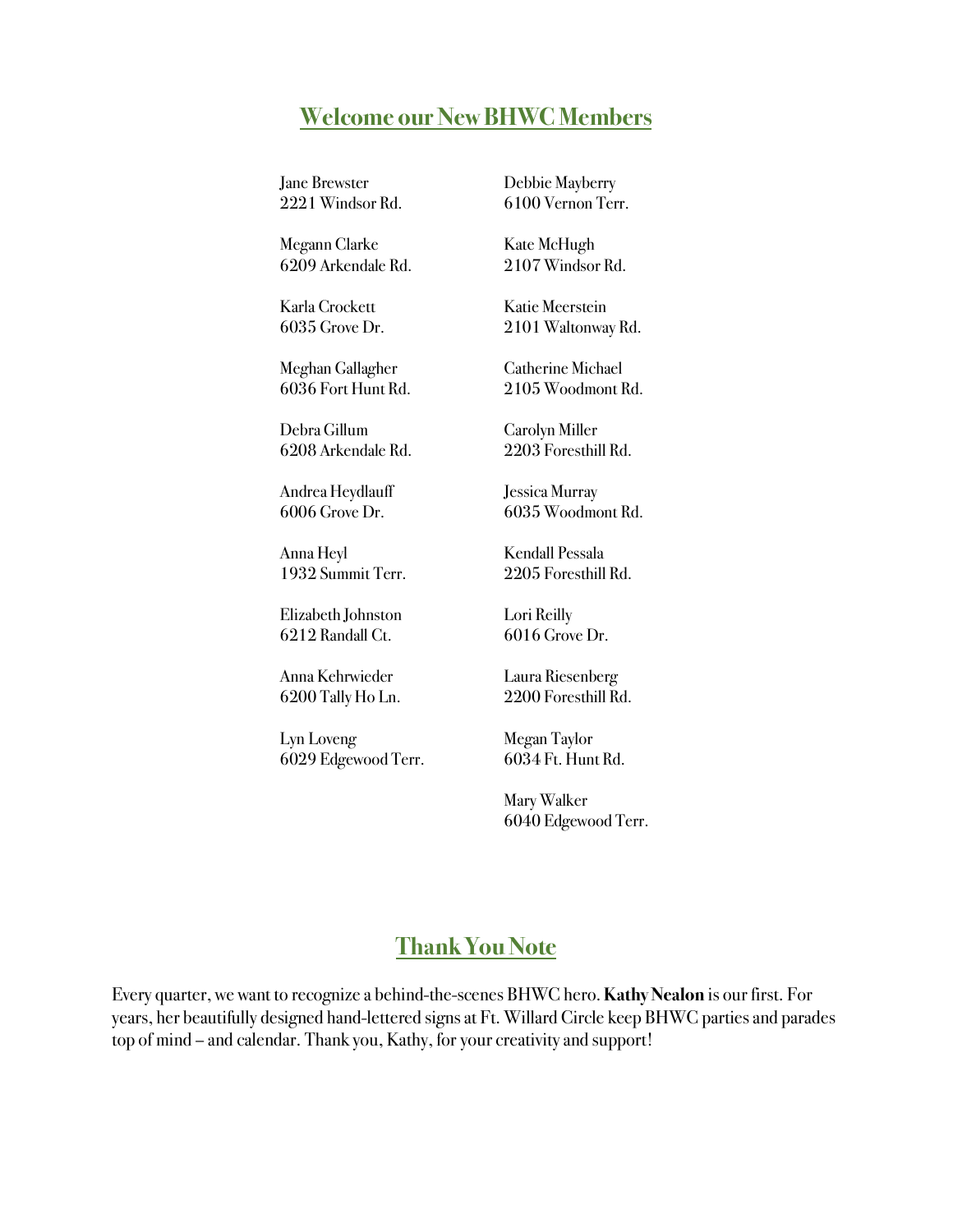### **2019 Fall BHWC Calendar of Events**

10:00am Planning Meeting

Sunday, September 15 Young Members

Tuesday, September 17 Garden Club 10:00am-12:00 pm Tour and Tea

Thursday, September 26 Cultural Events 9:00am-1:00pm Newseum Visit

10:00am Location TBD

Saturday, October 12 Blocktail Party

Tuesday October 22 Garden Club

5:00pm Chair: Glenn Stoever

Monday, September 9 BHWC Board Meeting 7:00pm At the home of Kim Gess

Tuesday, September 10 Community Outreach Welcome Back and At the home of Peggy Baucom

4:30-5:30pm Welcome Back Pre-Event At the home of Ali Young

Sunday, September 15 Welcome Back Wine and Cheese 5:30-7:30pm At the home of Emily Goetzman Chairs: Catie Meyer & Rita Meyer

Green Springs Garden Park, Annandale

Monday, October 7 BHWC Board Meeting 7:00pm At the home of Lisa Lawrence

Tuesday, October 8 Community Outreach Meeting

6:30-10:00pm Radcliff Road Cul de Sac Co-Chairs: Tucker Taylor & Gayla Reed

7:00-9:00 pm Evening Meeting Floral Demonstration At the home of Vicki Coward

Thursday, October 31 Halloween Parade and Halloween Pizza Party Community Outreach – Collecting Coffee for the Penn Daw Fire Department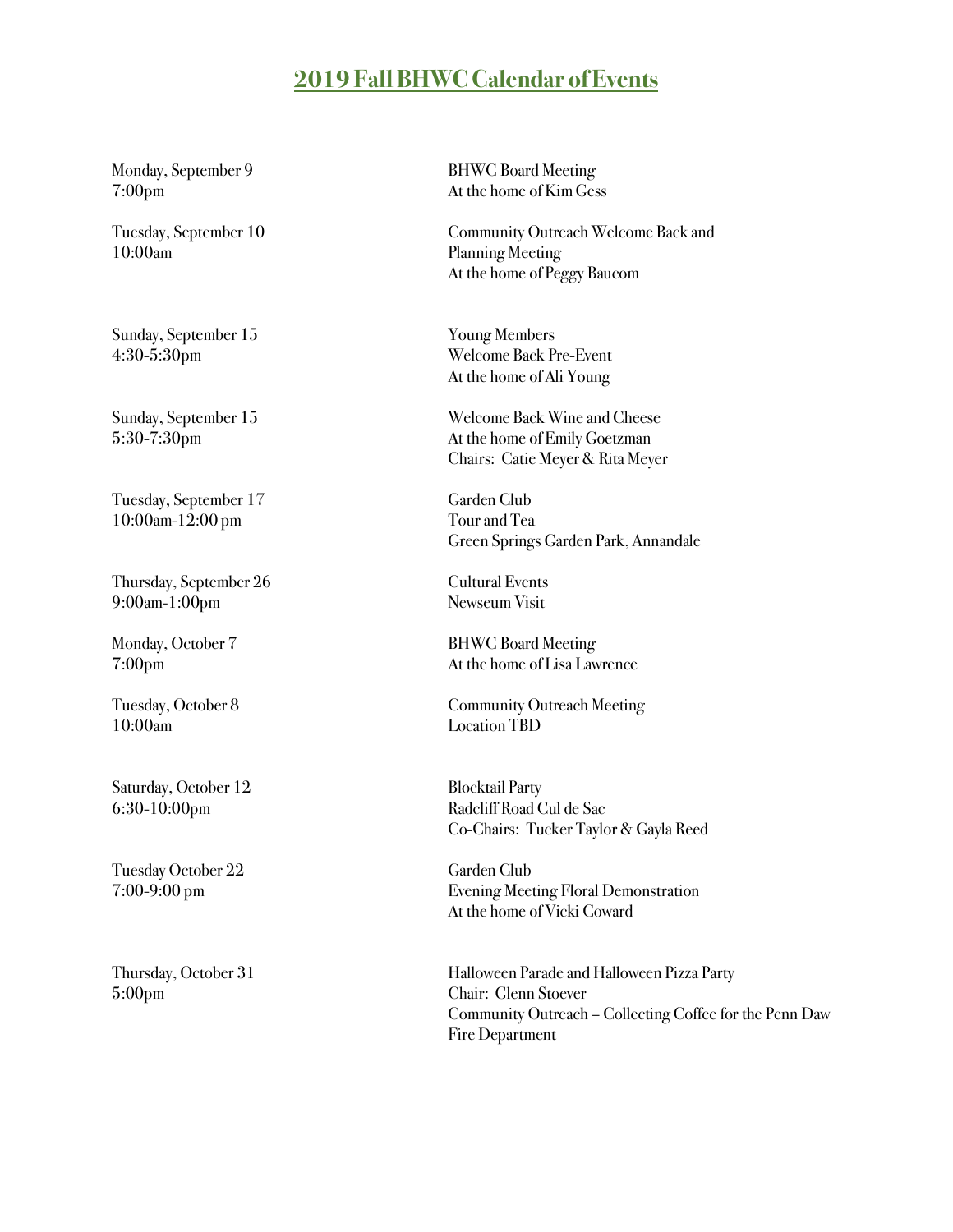10:00am Location TBD

Monday, November 18 Cultural Event

Monday, December 2 BHWC Board Meeting

9:30am-12:30pm BHCC Ballroom

11:00pm Location TBD

Monday, November 4 BHWC Board Meeting 7:00pm At the home of Lura Nell Mitchell

Tuesday, November 12 Community Outreach Meeting

Bible Museum Details TBD

7:00pm At the home of Patti Dyson

Friday, December 6 Greens Workshop Chair: Jan Routh

Saturday, December 7 Holiday Cocktail Party 7:00-11:00pm At the home of Ellen and Jeff Walter Co-Chairs: Anne Donohue, Lyn Loveng & Alison Lukes Teer

Tuesday, December 10 Community Outreach Holiday Luncheon